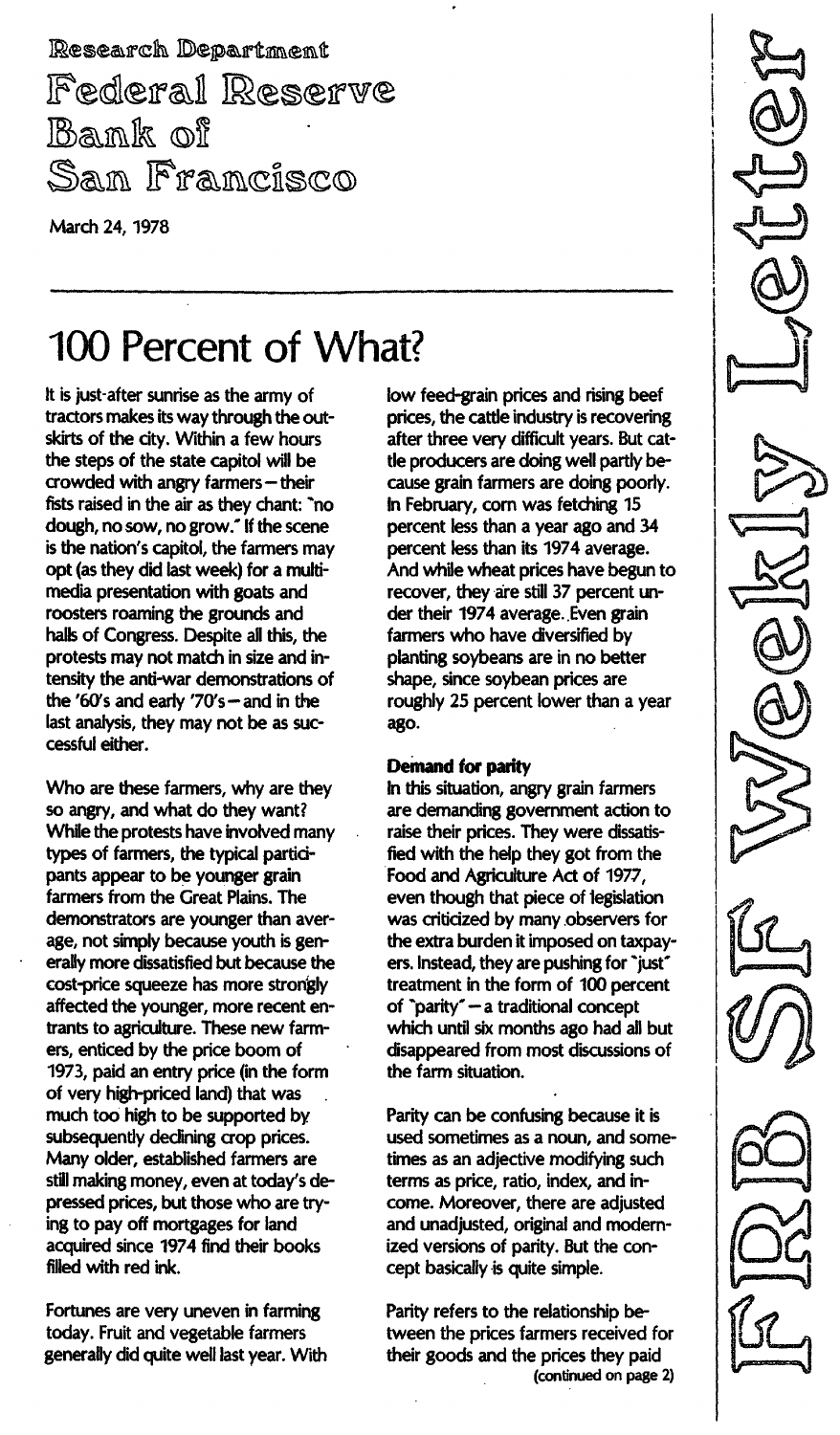# Research Department Federal Reserve Bank of San Francisco

Opinions expressed in this newsletter do not necessarily reflect the views of the management of the Federal Reserve Bank of San Francisco, nor of the Board of Governors of the federal Reserve System.

out for their business and living expenses in the 'golden age' prior to World War I. During the 1910-14 period, this ratio was about as high as it had been in any other time of the preceding century. And except for the two World Wars and the Korean War, the ratio has never again reached that pre-WWI peak. It fell short even during the massive export-led farm boom of 1973.

According to the concept of parity, a farmer should be able to trade a bushel of wheat or corn or whatever he sends to market for the same quantity of fertilizer, tractors, clothing, and shelter as he did in the 1910 $-$ 14 period: The *parity price* of any commodity (and note that we are now referring to an individual commodity) is thus the price which preserves the 1910-14 purchasing power of that commodity. It is calculated by multiplying the 1910-14 price of the commodity by the percentage increase over the intervening years in the *parity index* - the index, on the 1910-14 base, of prices paid out by farmers for items they must use in both producing food and living.

Thus, because this parity index of prices farmers pay for production and consumption goods now stands at about 740 percent of its 1910-14 level, the current parity price of wheat is \$6.51, or 7.40 times the 88¢ that wheat was fetching in 1910-14. Since the market price of wheat is currently \$2.58, wheat farmers could be said to be receiving only about 40 percent of parity. Actually, the figure is closer to 50 percent according to a 'modernized" formula, in which the parity

prices of specific commodities are adjusted for their movements relative to other agricultural prices during the preceding decade. But even by this new parity calculation, the current market prices of most agricultural commodities are considerably below parity  $-$  at 56 percent for both corn and cotton, 65 for soybeans, 66 for cattle, 78 for rice, and 81 for hogs.

For an overall measure of farmers' purchasing power, Agriculture Department statisticians calculate the parity  $ratio$  – that is, the index of all prices received by farmers divided by the index of prices paid out by farmers. (Don't confuse the parity ratio with the parity index, the latter simply being a cost index serving as the denominator of the former.) Last month this parity ratio stood at 67, or 33 percent less than protesting farmers seem to think is .  $fair - "fair"$  being the way things were during the golden age some sixty years ago.

#### Expensive idea

Should farmers receive 100 percent of parity? A recent Harris Poll found that 80 percent of the American public were sympathetic to the protesting farmers, in some cases even if a rise in food prices were to result from meeting farmers' demands. About 54 percent were willing to accept a 5 percent rise in food prices to guarantee farmers 100 percent of parity, and about 19 percent were willing to go along with a 10-percent rise in food prices. However, to move from 67 to 100 percent of parity would require a farm-price increase of 50 percent, and since farm prices account for about 40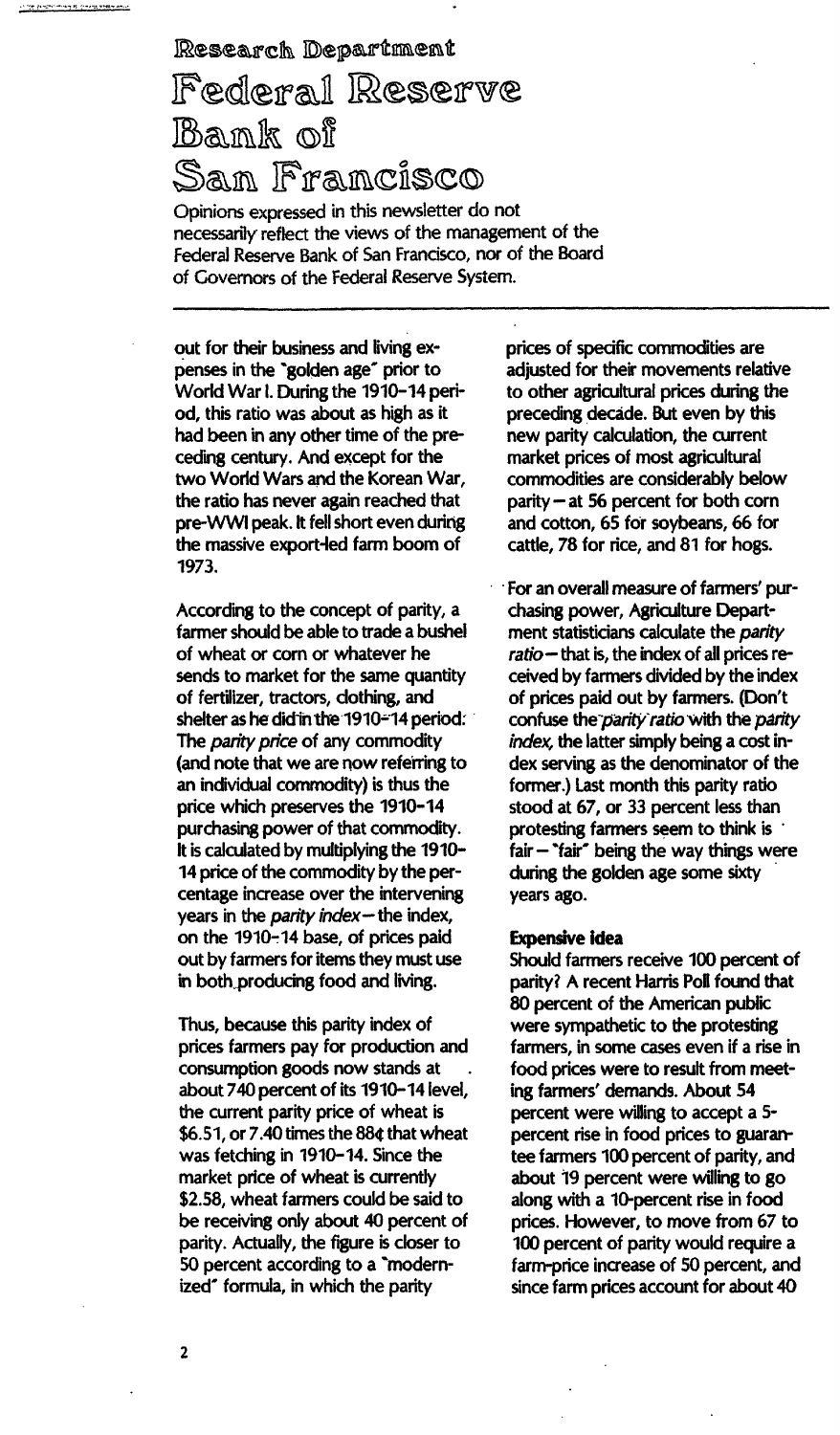

percent of retail food prices, shoppers would end up paying about 20 percent more for their food. Mr. Harris didn't ask who would be willing to pay a 20-percent food premium, but one can guess that a positive response would be rare.

Even in the days when the farm lobby was very strong, farm prices were never supported at 100 percent of parity. Legislation typically supported commodities at 60 to 90 percent of parity, with tobacco farmers usually doing better than most. When today's consumer lobby realizes what full parity would actually cost, the idea probably won't get very far in Congress.

If farmers confined their activities to the market-place and actually did strike in the sense of not planting this spring, prices would skyrocket as buyers bid for the scarce supplies. However, given the debt burden faced by most farmers, they could not afford to skip a growing season. Besides, farmers. would benefit from high prices only if they had products to sell. According to a January 1 planting survey, farmers generally intend to plant almost as much as last year's very large acreage, so there is little sign of the tractor demonstrations translating themselves into substantive market action.

## Wrong idea?

A more basic issue involves the validity of the parity concept itself. Should society attempt to freeze the terms of trade between any two sectors in the economy? Relative prices change in response to short-run shifts in supply and demand, but also in response to

longer-term changes in technology and productivity. Between 1910 and 1970, output per man-hour rose 5.3 times on the farm but only 4.3 times in the total economy, so that the labor cost of farm goods has fallen relative to other goods. If other factor costs did not move in an offsetting fashion, competition would have caused farm prices to fall relative to non-farm prices, with no reduction in the relative rate of return to farming. If one sector of the economy fails to earn an adequate long-term rate of return, then too many resources are being devoted to that sector. Left to its own devices, the market will encourage those resources (including-people) to leave that sector for others offering higher rewards, the result being a rising rate of return to the sector experiencing this resource outflow. Ensuring an artificially higher rate of return to that sector means that too many resources will remain in it and, at the same time, other sectors will have to be taxed in order to subsidize its rate of return.

Farm legislation held prices artificially high in the 1950's and 1960's, with the result that too many farmers systematically produced too much food. When the constantly rising stocks of grain became too burdensome, more Federal funds were required to persuade farmers to hold down production. The result was very costly. Few people, farmers included, want to begin that cycle again, yet that is precisely what high support prices would do. For all of its nice-sounding connotations of economic justice, 100 percent of parity could be a dangerous path to tread. **Michael Gorham**